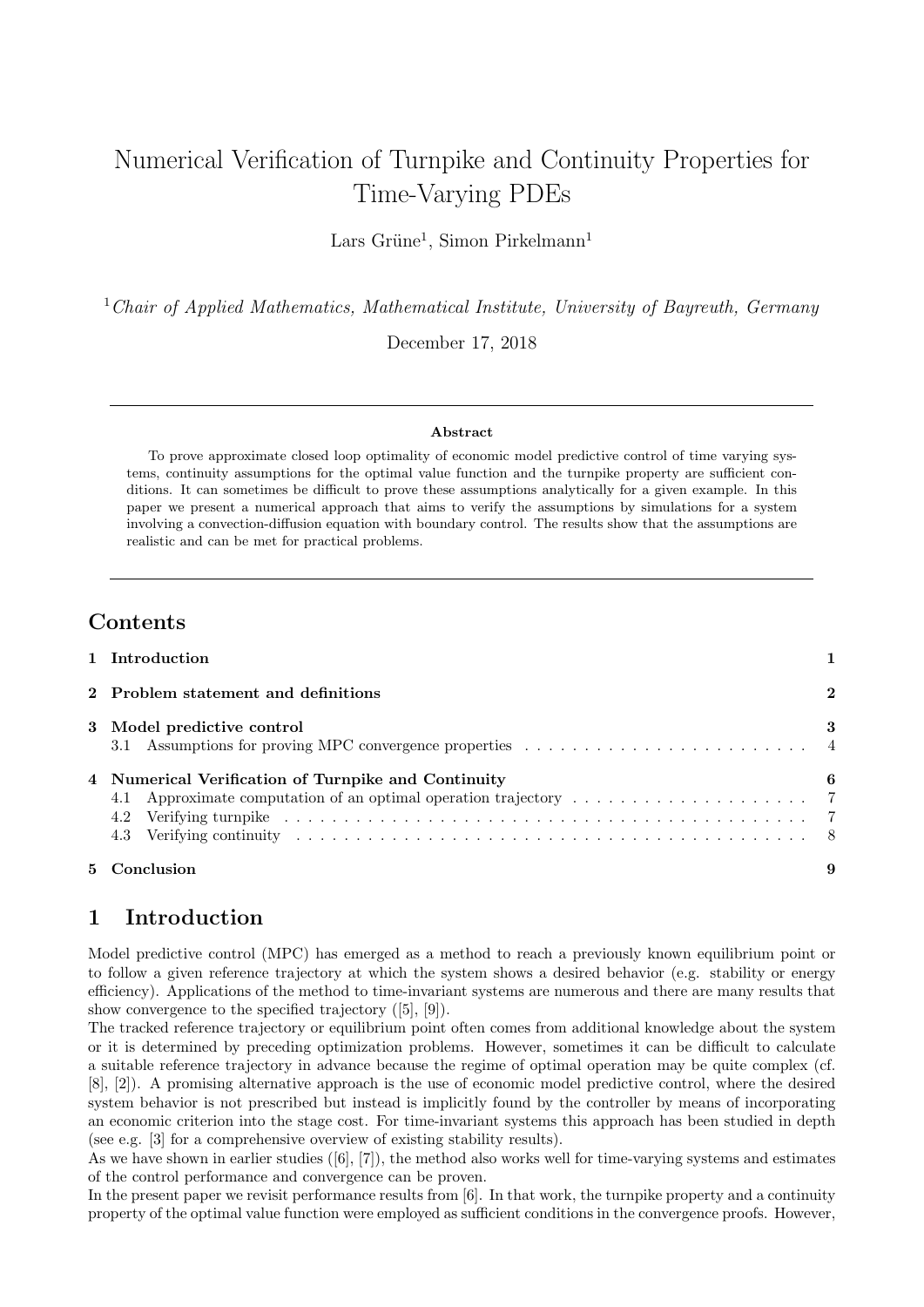until now it was not clear whether these conditions can be expected to hold for control systems governed by PDEs, i.e., whether the approach from [\[6\]](#page-9-3) is feasible for such systems and thus worth to be pursued. In this paper, we provide numerical evidence that this is the case. To this end, simulations for a partial differential equation were carried out. The promising results thus serve as a basis for future analytical considerations.

The paper is organized as follows: in the first section we introduce the problem statement and define an optimality notion and the concept of optimal operation in the time-varying context. The next section presents the MPC algorithm and introduces two key assumptions, the turnpike property and continuity of the optimal value functions, which are necessary to prove a performance of the MPC method. In the final section we present an example for which we verify numerically that the two assumptions are satisfied.

## <span id="page-1-0"></span>2 Problem statement and definitions

Consider a discrete-time time-varying control system

<span id="page-1-1"></span>
$$
x(k+1) = f(k, x(k), u(k)), \quad x(0) = x,\tag{1}
$$

where X and U are state and control space and  $f : \mathbb{N}_0 \times X \times U \to X$ . The index  $k \in \mathbb{N}_0$  denotes time,  $x(k) \in X$ is the state of the system at time k and  $u(k) \in U$  is the control.

We denote a trajectory of the system starting at time k from initial state  $x \in X$  controlled by  $u \in U^N$ ,  $N \in \mathbb{N}$ by  $x_u(\cdot; k, x)$ . State and control constraints are expressed by the sets of admissible states at time k denoted by  $\mathbb{X}(k) \subseteq X$  and the sets of admissible control values for  $x \in \mathbb{X}(k)$  by  $\mathbb{U}(k,x) \subseteq U$ . By  $\mathbb{U}^N(k,x)$  we denote the sets of admissible control sequences for initial state  $x \in X(k)$  up to time  $k + N$ , i.e. control sequences  $u \in U^N$ satisfying

$$
u(j) \in \mathbb{U}(k+j, x_u(j;k,x))
$$
 and  $x_u(j+1;k,x) \in \mathbb{X}(k+j+1)$ 

for all  $j = 0, \ldots, N-1$ . By the set  $\mathbb{U}^{\infty}(k, x)$  we denote the extension of this definition to infinite control sequences.

We consider a stage cost function  $\ell : \mathbb{N}_0 \times X \times U \to \mathbb{R}$  and the cost functional

$$
J_{\infty}(k, x, u) = \sum_{j=0}^{\infty} \ell(k + j, x_u(j; k, x), u(j))
$$
 (2)

The aim is to compute a feasible control sequence  $u \in \mathbb{U}^\infty(k, x)$  which minimizes the objective value  $J_\infty(k, x, u)$ . For general stage cost  $J_{\infty}(k, x, u)$  is not necessarily a finite number for any control sequence u, instead it may be unbounded. This presents a problem for properly defining an optimization problem since if  $J_{\infty}(k, x, u)$  is infinite for all control sequences  $u$  we need to explain how we can compare two control sequences based on their objective value. A way to do this is applying the notion of overtaking optimality going back to [\[4\]](#page-8-3). Instead of considering the cost of two control sequences separately we look at the difference of the costs. Although both control sequences produce infinite costs, the difference between the two can still be finite.

**Definition 1** (Overtaking optimality). Let  $x \in \mathbb{X}(k)$  and consider a control sequence  $u^* \in \mathbb{U}^\infty(k,x)$  with corresponding state trajectory  $x_{u^*}(\cdot; k, x)$ . The pair  $(x_{u^*}, u^*)$  is called overtaking optimal if

$$
\liminf_{K \to \infty} \sum_{j=0}^{K-1} \ell(k+j, x_u(j, x), u(j)) - \ell(k+j, x_{u^*}(j, x), u^*(j)) \ge 0
$$
\n(3)

for all  $u \in \mathbb{U}^{\infty}(k, x)$ .

A control sequence is considered to be optimal if its cost is overtaken by the cost of any other control sequence at some point. This enables us to decide which of two infinite control sequences is better when starting at a fixed initial value x.

We can now formulate our main goal as an optimization problem in the overtaking optimal sense:

<span id="page-1-3"></span>
$$
\underset{u \in \mathbb{U}^{\infty}(k,x)}{\text{minimize}} J_{\infty}(k,x,u) \tag{4}
$$

We will assume a solution of this problem exists and will denote it by  $u_{\infty}^*$ .

<span id="page-1-2"></span>In the previous definition the initial state x occurs explicitly, that is for a given initial state the definition formalizes which control sequence we consider optimal. Now the initial state is no longer fixed but treated as an additional optimization variable. For any possible initial value we consider all resulting feasible system trajectories. Out of those trajectories we will call those trajectories optimal operation trajectories that satisfy the inequality in the following definition.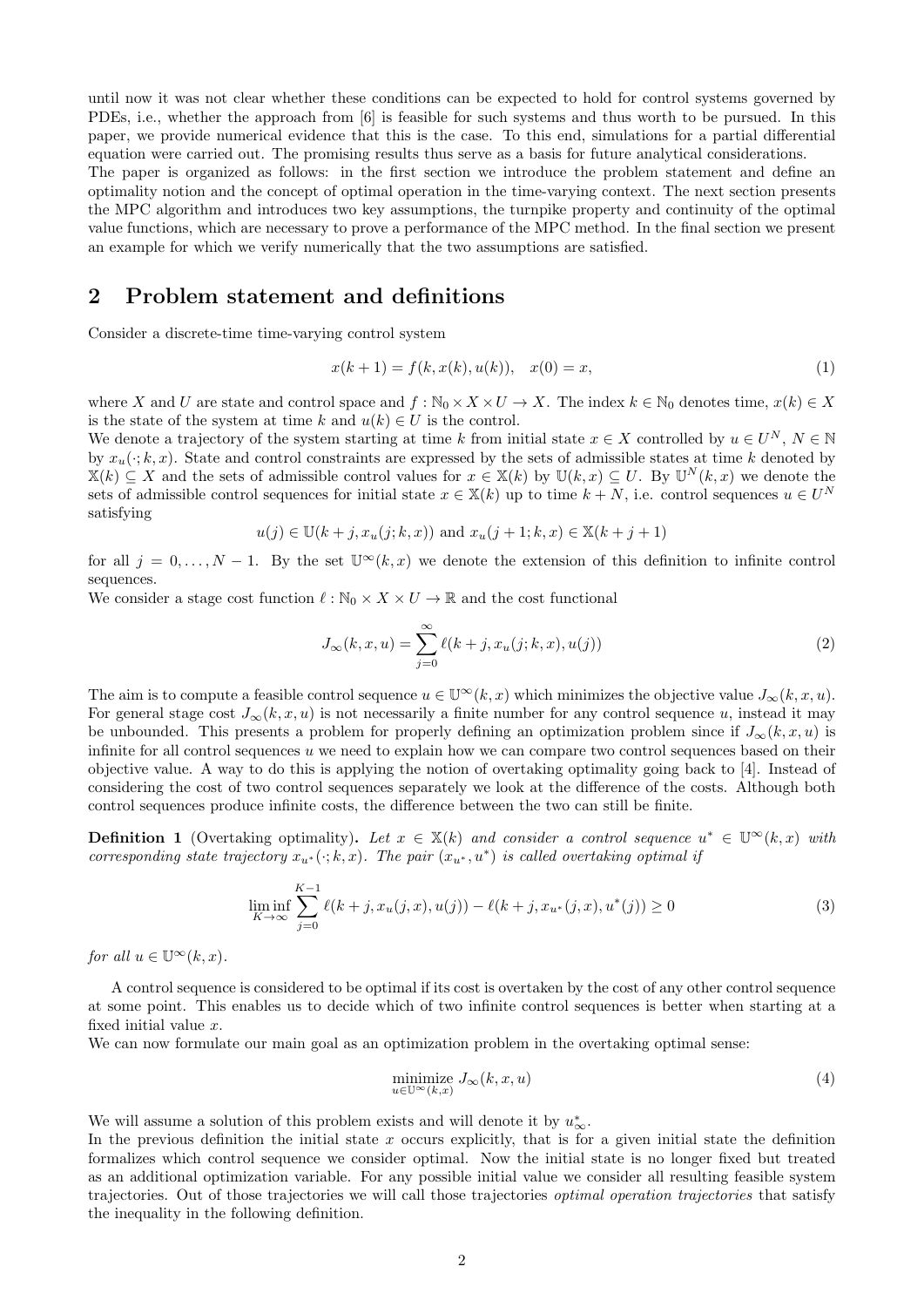**Definition 2** (Optimal operation). Let  $x \in \mathbb{X}(k)$  and consider a control sequence  $u^* \in \mathbb{U}^\infty(k, x)$  with corresponding state trajectory  $x^* = x_{u^*}(\cdot; k, x)$ . We say the system [\(1\)](#page-1-1) is optimally operated at  $(x^*, u^*)$  ij

$$
\liminf_{K \to \infty} \sum_{j=0}^{K-1} \ell(k+j, x_u(j, x'), u(j)) - \ell(k+j, x^*(j), u^*(j)) \ge 0
$$
\n(5)

for all  $x' \in \mathbb{X}(k)$  and  $u \in \mathbb{U}^\infty(k, x')$ .

Note that there may in general exist multiple optimal operation trajectories of the system that in some sense are equivalent since they all satisfy Definition [2.](#page-1-2) For time-varying systems it is in general difficult to classify the optimal operation trajectories further. They arise from the complex interplay of stage cost, dynamics and constraints of the problem and are notoriously difficult to compute. For the remainder of this paper we will assume that an optimal operation trajectory of the system exists even if it cannot be specified explicitly. Ideally, we would like to compute an optimal trajectory in order to operate our system there. As we have shown

inprevious papers  $([6], [7])$  $([6], [7])$  $([6], [7])$  $([6], [7])$  $([6], [7])$  it is possible to achieve this at least approximately by using MPC. We will introduce the method in the following section and then state some results that provide performance guarantees under certain assumptions.

# <span id="page-2-0"></span>3 Model predictive control

Instead of solving problem [\(4\)](#page-1-3) on the infinite horizon we fix  $N \in \mathbb{N}$  and consider the truncated cost functional

$$
J_N(k, x, u) = \sum_{j=0}^{N-1} \ell(k + j, x_u(j; k, x), u(j)).
$$
\n(6)

In each step of the MPC algorithm we solve the following optimal control problem

<span id="page-2-1"></span>
$$
\underset{u \in \mathbb{U}^N(k,x)}{\text{minimize}} \quad J_N(k,x,u). \tag{7}
$$

We assume that a minimizer  $u_N^*$  of this problem always exists. Note that since we only consider finite horizons N and thus  $J_N(k, x, u)$  will always be finite we do not need the concept of overtaking optimality here.

Starting at initial value  $x = x(k_0) \in X(k_0)$  the key idea of MPC is to repeatedly solve problem [\(7\)](#page-2-1) and apply only the first element of the resulting optimal control sequence  $u_N^*$  in order to produce an approximate solution to problem [\(4\)](#page-1-3). In this way a trajectory  $x_{\mu_N}(\cdot, x)$  is generated which we call *closed loop trajectory*.

The model predictive control algorithm is summarized in Algorithm [1.](#page-2-2)

**Algorithm 1** (MPC algorithm). For each time instant  $k = k_0, k_0 + 1, \ldots$ 

- 1. Measure the current state  $x = x(k)$  of the system.
- 2. Solve the optimal control problem [\(7\)](#page-2-1) in order to obtain the optimal control sequence  $u_{N,x}^*$ .
- 3. Apply the first element of  $u_{N,x}^*$  as a control to the system during the next sampling period, i.e. use the feedback law  $\mu_N(k, x) := u^*_{N, x}(0)$ .
- <span id="page-2-2"></span>4. Set  $k := k + 1$ .

An important quantity for assessing the quality of the solution is the cost of the closed loop for L time steps defined by

$$
J_L^{cl}(k_0, x, \mu_N) = \sum_{j=0}^{L-1} \ell(k_0 + j, x_{\mu_N}(j, x), \mu_N(k_0 + j, x_{\mu_N}(j, x))).
$$

In the following we present two key assumptions that are sufficient for proving a performance bound for the closed loop cost.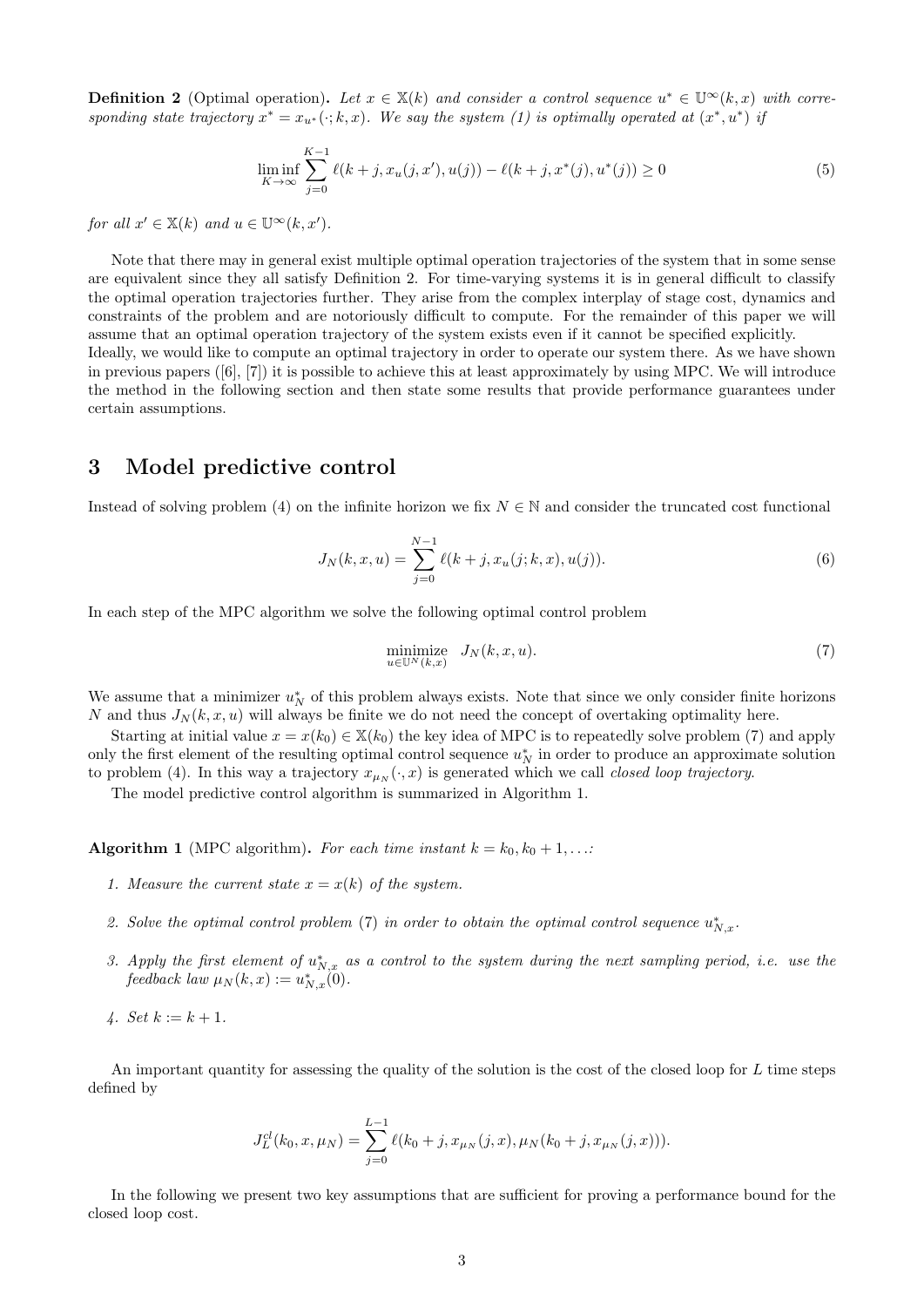<span id="page-3-2"></span>

Figure 1: An illustration of the finite horizon turnpike property for a time-varying optimal operation trajectory  $x^*$ .

#### <span id="page-3-0"></span>3.1 Assumptions for proving MPC convergence properties

The first crucial assumption is the so-called turnpike property. It demands that open-loop trajectories of the finite and infinite horizon optimal control problems [\(4\)](#page-1-3) and [\(7\)](#page-2-1) are most of the time close to an optimal operation trajectory  $(x^*, u^*)$ . This is formalized in the next definition.

<span id="page-3-3"></span>**Assumption 1** (Turnpike property). Consider a trajectory pair  $(x^*, u^*)$  at which the system [\(1\)](#page-1-1) is optimally operated. We assume that the optimal control problem [\(7\)](#page-2-1) has the turnpike property at  $(x^*, u^*)$ , i.e. that the following holds:

There exists  $\sigma \in \mathcal{L}^1$  $\sigma \in \mathcal{L}^1$  such that for each  $k \in \mathbb{N}_0$ , each optimal trajectory  $x_{u_N^*}(\cdot, x)$ ,  $x \in \mathbb{X}(k)$  and all  $N, P \in \mathbb{N}$ there is a set  $\mathcal{Q}(k, x, P, N) \subseteq \{0, ..., N\}$  with  $\#\mathcal{Q}(k, x, P, N) \leq P$  and

$$
|(x_{u_N^*}(M, x), u_N^*(M))|_{(x^*(k+M), u^*(k+M))} \le \sigma(P)
$$

for all  $M \in \{0, \ldots, N\} \setminus \mathcal{Q}(k, x, P, N)$ .

Furthermore, we assume that the infinite horizon optimal control problem [\(4\)](#page-1-3) has the turnpike property, i.e. there exists  $\rho \in \mathcal{L}$  such that for each  $k \in \mathbb{N}_0$ , each optimal trajectory  $x_{u^*_{\infty}}(\cdot, x)$ ,  $x \in \mathbb{X}(k)$  and all  $P \in \mathbb{N}$  there is a set  $\mathcal{Q}(k, x, P, \infty) \subseteq \mathbb{N}_0$  with  $\#\mathcal{Q}(k, x, P, \infty) \leq P$  and

$$
|(x_{u_{\infty}^*}(M, x), u_{\infty}^*(M))|_{(x^*(k+M), u^*(k+M))} \le \rho(P)
$$

for all  $M \in \mathbb{N}_0 \setminus \mathcal{Q}(k, x, P, \infty)$ .

The definition of the turnpike property may seem technically involved. However, it is in fact easy to visualize. What the assumption demands is that for each open-loop trajectory there can only be a finite number (at most  $P$ ) of time instances when the trajectory is far from the optimal operation trajectory. In addition we can specify a bound on the distance for the points which are close to the turnpike. Figure [1](#page-3-2) illustrates this idea graphically.

The second assumption we need is a property regarding the optimal value functions of problems [\(4\)](#page-1-3) and [\(7\)](#page-2-1). As noted before, the objective value  $J_{\infty}(k, x, u)$  may become infinite for all possible control sequences u. This means also the optimal value function, classically defined as  $V_{\infty}(k, x) := \inf_{u} J_{\infty}(k, x, u)$ , would be infinite for all k and x. To prevent this we instead consider a shifted cost functional, which deducts the cost of an optimal operation trajectory  $(x^*, u^*)$ , and define the optimal value function in terms of this shifted cost. For consistency we also use the shifted cost functional for the definition of the optimal value function of the finite horizon problem even though here it would be possible to define it without.

Definition 3 (Shifted cost and optimal value functions). We define the shifted stage cost

$$
\hat{\ell}(k, x(k), u(k)) := \ell(k, x(k), u(k)) - \ell(k, x^*(k), u^*(k))
$$

and corresponding shifted cost functionals

$$
\hat{J}_N(k, x, u) := \sum_{j=0}^{N-1} \hat{\ell}(k + j, x_u(j; k, x), u(j))
$$

$$
and
$$

$$
\hat{J}_{\infty}(k, x, u) := \sum_{j=0}^{\infty} \hat{\ell}(k + j, x_u(j; k, x), u(j)).
$$

<span id="page-3-1"></span> $\mathfrak{1}_{\mathcal{L}}:=\{\sigma:\mathbb{R}^+_0$  $\begin{array}{c} + \\ 0 \end{array}$   $\rightarrow \mathbb{R}_0^+|\sigma$  is continuous and strictly decreasing with  $\lim_{s\to\infty}\sigma(s)=0\}$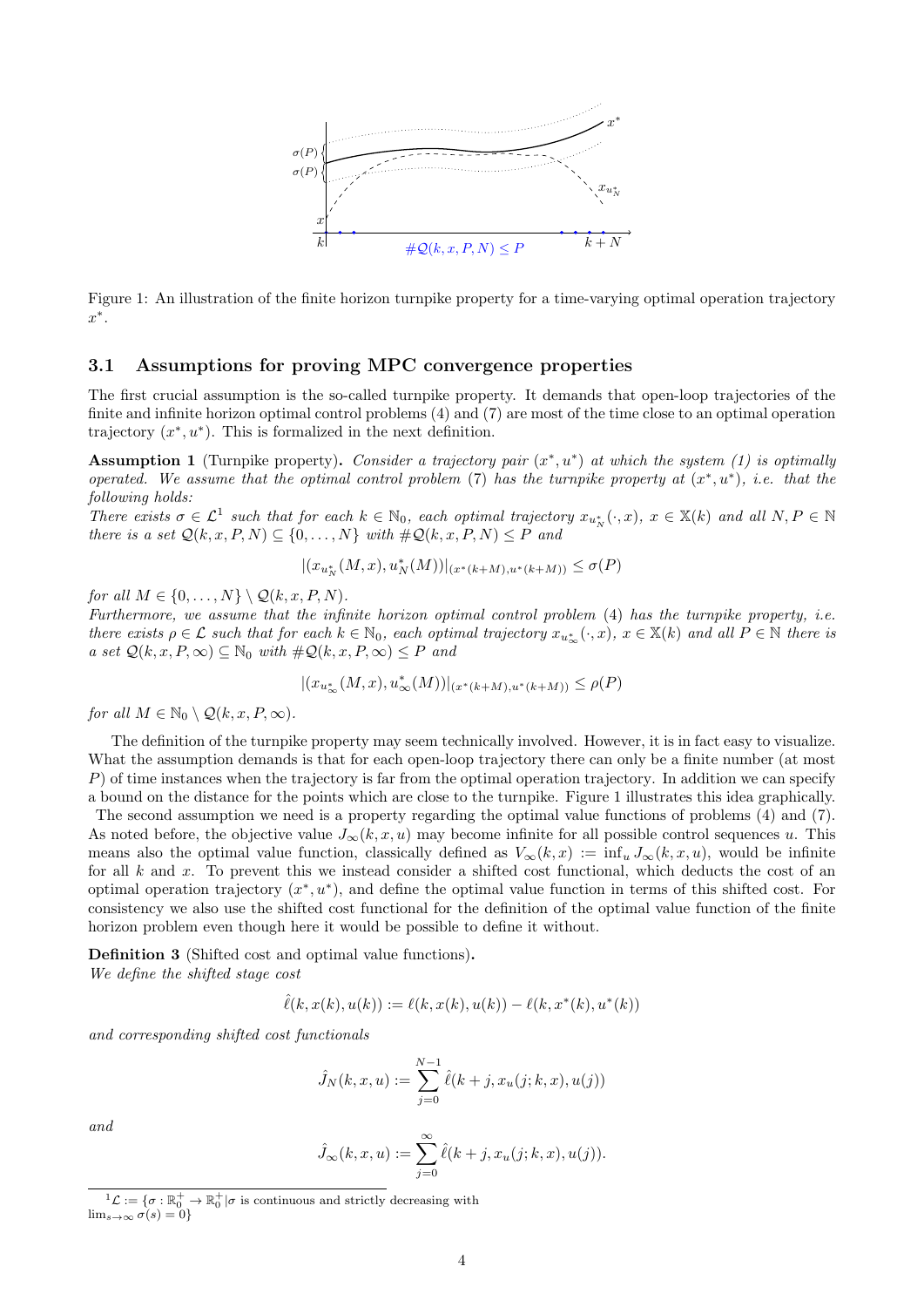$$
\gamma_V(N, \|x - x^*(k)\|)
$$
\n
$$
\gamma_V(N, \|x - x^*(k)\|)
$$
\n
$$
\gamma_V(N, \|x - x^*(k)\|)
$$
\n
$$
\gamma_V(N, \|x - x^*(k)\|)
$$
\n
$$
\gamma_V(N, \|x - x^*(k)\|)
$$
\n
$$
\gamma_V(N, \|x - x^*(k)\|)
$$
\n
$$
\gamma_V(N, \|x - x^*(k)\|)
$$

(a) First component of  $\gamma_V$  as a function in N for fixed  $x \in$  $B_{\varepsilon}(x^*(k))$ . Since  $\gamma_V(\cdot, \|x - x^*\|)$  is monotonously decreas-<br>(b) The second component of  $\gamma_V$  as a function in x for  $B_{\varepsilon}(x^*(k))$ . ing in N this means the value  $|\hat{V}_N(k,x) - \hat{V}_N(k,x^*(k))|$  fixed horizon length N.  $\gamma_V(N, \cdot)$  increases monotonically must be bounded. with growing distance  $||x - x^*||$ .

Figure 2: Graphical illustration of the modulus of continuity  $\gamma_V$  from Assumption [2.](#page-4-0)

The optimal value functions of problems [\(7\)](#page-2-1) and [\(4\)](#page-1-3) are defined as

$$
\hat{V}_N(k, x) := \inf_{u \in \mathbb{U}^N(k, x)} \hat{J}_N(k, x, u).
$$

and

$$
\hat{V}_{\infty}(k,x) := \inf_{u \in \mathbb{U}^{\infty}(k,x)} \hat{J}_{\infty}(k,x,u).
$$

It can be shown (cf.  $[6]$ ) that the optimal value functions attain finite values for all k and x if the turnpike property holds and the following continuity property is satisfied.

**Assumption 2** (Continuity property). We assume that the optimal value function  $\hat{V}_N$  is (approximately) continuous at  $x^*$  in the following uniform way: for each  $k \in \mathbb{N}_0$  there is an open ball  $\mathcal{B}_{\varepsilon}(x^*(k))$ ,  $\varepsilon > 0$ , around  $x^*(k)$  and a function  $\gamma_V : \mathbb{R}_0^+ \times \mathbb{R}_0^+ \to \mathbb{R}_0^+$  with  $\gamma_V(N,r) \to 0$  if  $N \to \infty$  and  $r \to 0$ , and  $\gamma_V(\cdot,r)$ ,  $\gamma_V(N,\cdot)$ monotonic for fixed r and N, such that for all  $x \in \mathcal{B}_{\varepsilon}(x^*(k)) \cap X(k)$  and all  $N \in \mathbb{N}$  the inequality

<span id="page-4-0"></span>
$$
|\hat{V}_N(k,x) - \hat{V}_N(k,x^*(k))| \leq \gamma_V(N,|x|_{x^*(k)})
$$
\n(8)

holds.

Moreover, we also assume approximate continuity of the optimal value function on the infinite horizon: for each  $k \in \mathbb{N}_0$  there is an open ball  $\mathcal{B}_{\varepsilon}(x^*(k))$ ,  $\varepsilon > 0$ , around  $x^*(k)$  and a function  $\omega_V \in \mathcal{K}_{\infty}^2$  $\omega_V \in \mathcal{K}_{\infty}^2$  such that for all  $x \in \mathcal{B}_{\varepsilon}(x^*(k)) \cap X(k)$  it holds

$$
|\hat{V}_{\infty}(k,x) - \hat{V}_{\infty}(k,x^*(k))| \leq \omega_V(|x|_{x^*(k)}).
$$

An alternative stronger condition for [\(8\)](#page-4-0) can be used if the modulus of continuity  $\gamma_V$  can be chosen independently of the horizon length  $N$ . In this case, inequality  $(8)$  is replaced by

<span id="page-4-4"></span>
$$
|\hat{V}_N(k,x) - \hat{V}_N(k,x^*(k))| \le \varphi_V(|x|_{x^*(k)})
$$
\n(9)

with a function  $\varphi_V \in \mathcal{K}_{\infty}$ .

The following result from [\[6\]](#page-9-3) shows that the cost of the MPC closed loop approximates the cost of an optimal operation trajectory on the infinite horizon.

<span id="page-4-3"></span>**Theorem [1](#page-3-3)** (cf. Thm. 1 in [\[6\]](#page-9-3)). Let Assumptions 1 and [2](#page-4-0) hold. Then for each time  $k \in \mathbb{N}_0$ , each  $N \in \mathbb{N}$ sufficiently large, and an arbitrary number of time steps  $L \in \mathbb{N}$  in the MPC algorithm the shifted closed loop cost satisfies

<span id="page-4-2"></span>
$$
\hat{J}_L^{cl}(k, x, \mu_N) \leq \hat{V}_{\infty}(k, x) - \hat{V}_{\infty}(k + L, x_{\mu_N}(L, x)) + L\delta(N)
$$
\n(10)

with a function  $\delta \in \mathcal{L}$ .

<span id="page-4-1"></span> $2 \mathcal{K}_{\infty} := \{ \alpha : \mathbb{R}_0^+ \to \mathbb{R}_0^+ \mid \alpha \text{ is continuous, strictly increasing and} \}$ unbounded with  $\alpha(0) = 0$ }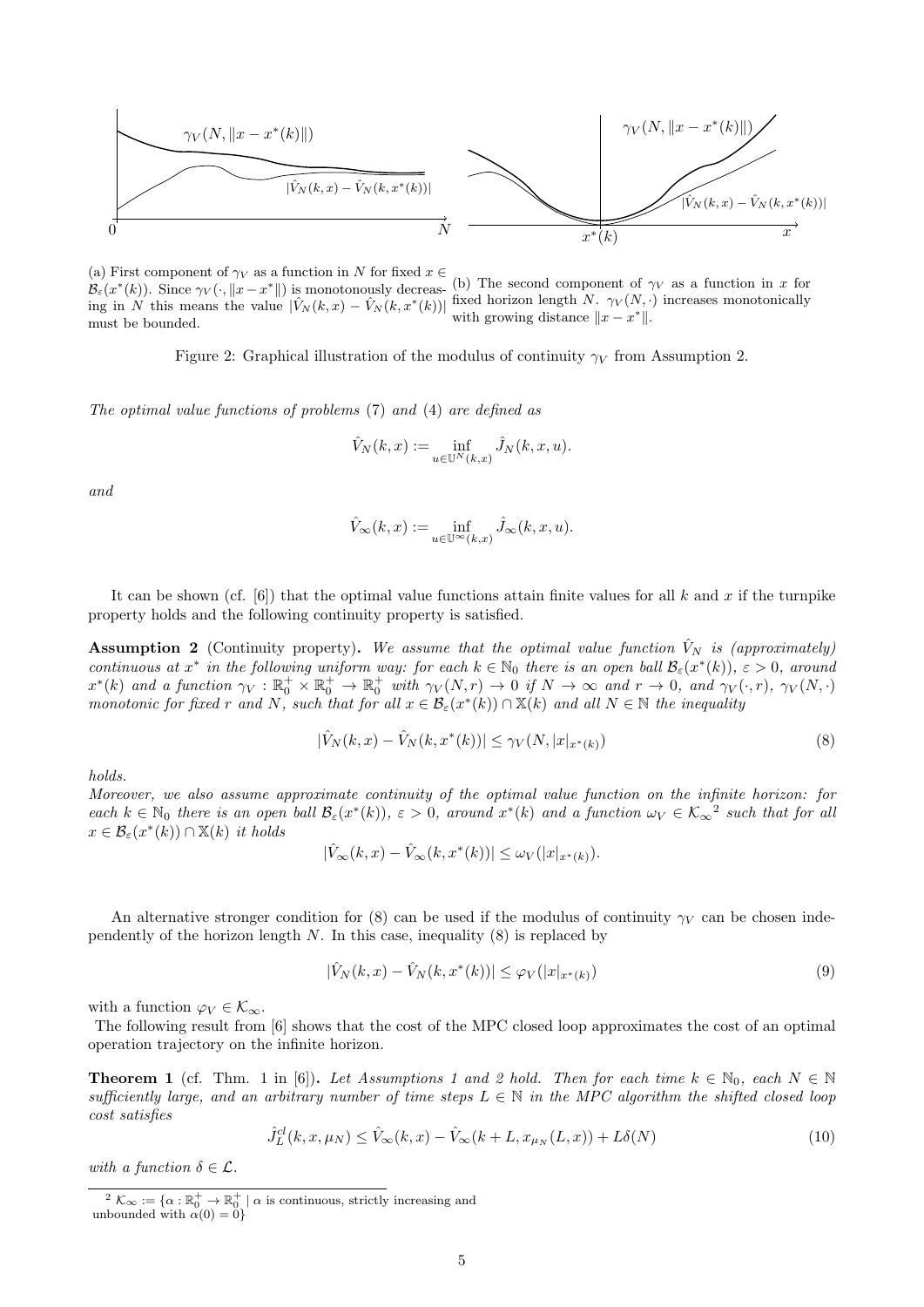Inequality [\(10\)](#page-4-2) in the theorem expresses that the cost of the trajectory generated by MPC approximates the cost of an initial piece of an optimal trajectory on the infinite horizon except for error terms depending on the horizon length. It implies that  $J_L^{cl}(k, x, \mu_N)$  is the initial piece of an approximately overtaking optimal trajectory for the non-shifted cost with the same error  $L\delta(N)$ . Since this cost typically grows linearly in L, the relative error  $L\delta(N)/J_L^{cl}(k,x,\mu_N)$  is bounded independently of L.

In the proof of Theorem [1](#page-4-3) and its preceding lemmas Assumptions [1](#page-3-3) and [2](#page-4-0) are used as follows. Assumption [1](#page-3-3) establishes a link between the finite horizon open loops of the MPC problem and the optimal operation trajectory  $(x^*, u^*)$  by demanding that there are time instances when they are sufficiently close. This is then exploited by Assumption [2](#page-4-0) which enables us to 'jump' from the MPC open loop to the optimal operation trajectory without changing the cost too much.

Although these are convenient assumptions to make for the purpose of proving this theorem it is not clear that they are reasonable or realistic assumptions for real problems. In the following section we present a problem that is motivated by a practical application and demonstrate numerically that for this problem the two assumptions are satisfied and thus justify the use of our assumptions.

# <span id="page-5-0"></span>4 Numerical Verification of Turnpike and Continuity

In this section we present an example for which we want to verify the turnpike and continuity properties from the last section numerically. We consider a time-varying convection diffusion equation

<span id="page-5-2"></span><span id="page-5-1"></span>
$$
\frac{\partial y}{\partial t} - \alpha \nabla^2 y + w \nabla y = 0 \text{ on } Q := \Omega \times [0, \infty),
$$
  

$$
y(0) = y_0 \text{ on } \Omega,
$$
 (11)

on a domain  $\Omega$  with the following conditions at the boundary  $\Gamma = \Gamma_{out} \cup \Gamma_c$ :

$$
\frac{\partial y}{\partial n} + \gamma_{out} y = \delta_{out} y_{out} \text{ on } \Sigma_{out} := \Gamma_{out} \times [0, \infty),
$$
  

$$
\frac{\partial y}{\partial n} + \gamma_c y = \delta_c u \text{ on } \Sigma_c := \Gamma_c \times [0, \infty).
$$
 (12)

In this example  $y: Q \to \mathbb{R}$  is the state,  $u: \Sigma_c \to \mathbb{R}$  and  $w: \Omega \times [0,T] \to \mathbb{R}$  are control functions and  $\gamma_c, \delta_c : \Sigma_c \to \mathbb{R}, \gamma_{out}, \delta_{out} : \Sigma_{out} \to \mathbb{R}$  are coefficient functions. The time-variance is due to the time-varying function  $y_{out} : \Sigma_{out} \to \mathbb{R}$  at the boundary.

We consider the infinite horizon optimal control problem

$$
\min_{y,u,w} J(y,u,w) = \frac{1}{2} ||u||_{L^2(\Sigma_c)}^2 + \frac{1}{2} ||w||_{L^2(Q)}^2
$$
\n(13)

subject to equations [\(11\)](#page-5-1), [\(12\)](#page-5-2) and the constraints

$$
\underline{u} \le u \le \overline{u} \text{ on } \Sigma_c,\tag{14}
$$

$$
\underline{y} \le y \le \overline{y} \text{ on } \Omega \times [0, \infty), \tag{15}
$$

with lower and upper bounds for state and control where  $\Omega_y \subseteq \Omega$  is a subdomain.

This example is motivated by a problem from application from HVAC (heating, ventilation, air conditioning), where the temperature y of a room is subject to changing outside temperatures  $y_{out}$  and should be controlled in an energy efficient way by means of a heater (control  $u$ ) and a ventilation unit (control  $w$ ).

For the numerical implementation we consider as domain the unit interval, i.e.  $\Omega = [0, 1]$ , and as subdomain  $\Omega_y = \left[\frac{1}{4}, \frac{3}{4}\right]$ . Control and state constraints are chosen as  $\overline{u} = -\underline{u} = \frac{1}{4}$ ,

$$
\overline{y}(x,t) = -\underline{y}(x,t) = \begin{cases} \frac{3}{20}, & \text{for } x \in \Omega_y, \\ 10, & \text{for } x \in \Omega \setminus \Omega_y. \end{cases}
$$

Further parameters are  $\alpha = 1$ ,  $\gamma_{out} = \delta_{out} = 10^6$ ,  $\gamma_c = 0$  and  $\delta_c = 10$ . For  $y_{out}$  we choose the periodic function  $y_{out}(t) = \frac{3}{10} \sin(10t).$ 

To fit in the setting of the previous section the problem is discretized in time using the implicit Euler method witha sampling rate  $h = 10^{-2}$  and in space using the finite element method with the FEniCS toolbox ([\[1\]](#page-8-4)) with  $n_y = 300$  degrees of freedom. The resulting finite dimensional optimization problems are solved using Ipopt  $([10])$  $([10])$  $([10])$ . The source code is available online<sup>[3](#page-5-3)</sup>.

<span id="page-5-3"></span> $3B$ itbucket repository: <https://bitbucket.org/spirkelmann/simulations-cpde-2019/>, commit:  $5e163d2$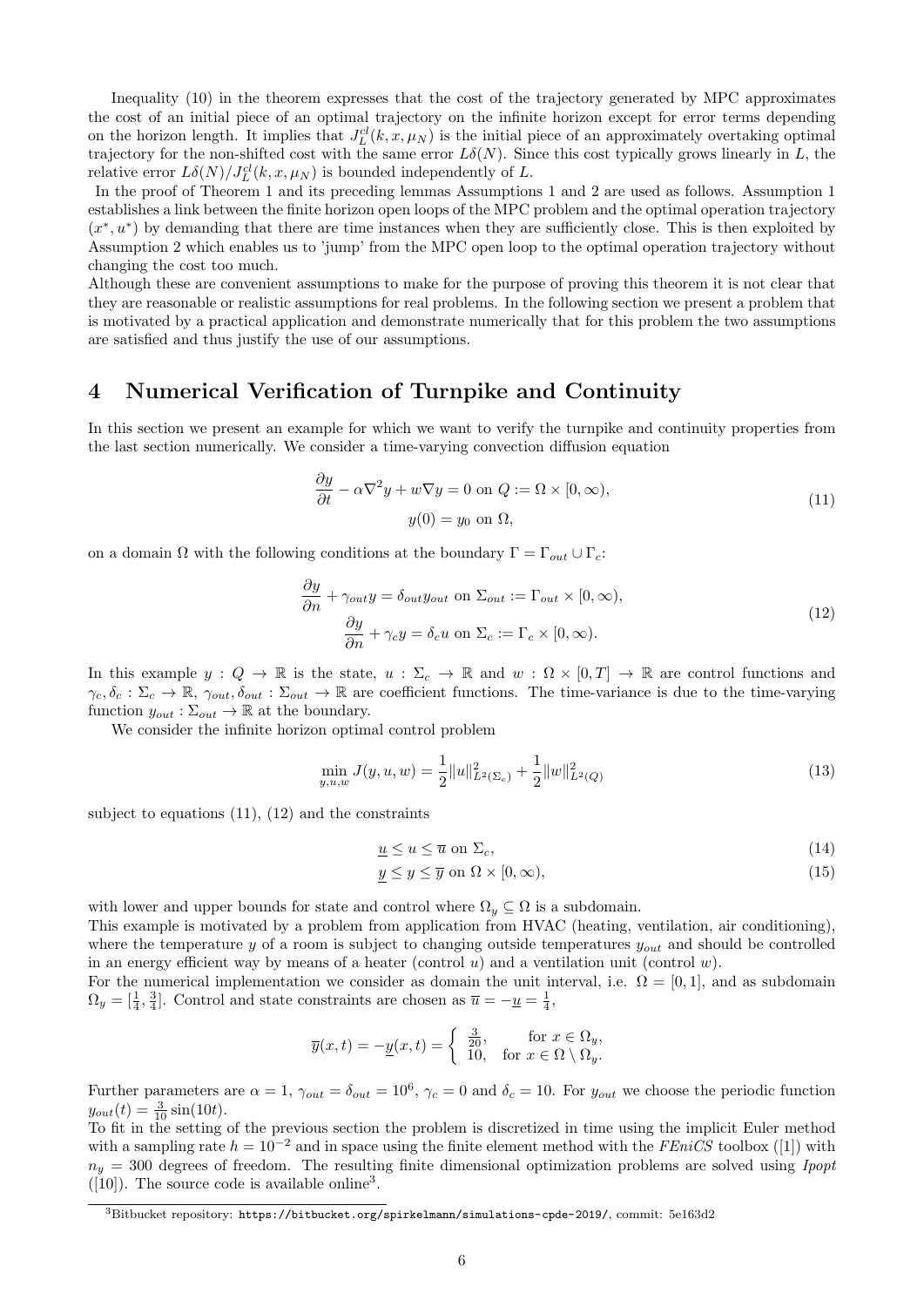<span id="page-6-2"></span>

(a) Initial state  $\tilde{y}_L^*(0)$  of the numerically computed optimal operation trajectories for decreasing sampling rate h. The results indicate a lack of regularity of the initial state of the optimal operation trajectory.



 $(c)$   $L_2$  norms of the approximate optimal operation trajectories  $\tilde{y}_L^*$  with a fixed sampling rate  $h = 10^{-2}$  and different horizon lengths L.

Figure 3: Numerical evidence for the convergence of the approximately computed optimal operation trajectories  $\tilde{y}^*_L$  .

#### <span id="page-6-0"></span>4.1 Approximate computation of an optimal operation trajectory

To check Assumptions [1](#page-3-3) and [2,](#page-4-0) it is first necessary to compute an optimal operation trajectory pair  $(x^*, u^*)$ from Definition [2](#page-1-2) called  $(y^*, u^*)$  in the notation of this section. To the best of our knowledge this cannot be done analytically. Computing it numerically is also impossible since this would involve solving an optimal control problem on an infinite horizon. Instead we compute a surrogate by choosing a large (but finite) L and solve a single open loop problem where the initial value  $y_0$  is left as a free variable. We denote this approximation by  $(\tilde{y}_L^*, \tilde{u}_L^*).$ 

Numerical evidence suggests that for decreasing sampling rate  $h \to 0$  the initial state of the optimal operation trajectory y<sup>∗</sup> is not a regular function in space but rather a distribution (see Figure [3a\)](#page-6-2). This implies that the computed approximate optimal operation trajectory  $\tilde{y}_L^*$  with an initial state that can only approximate this distribution may not be close to the optimal operation trajectory. In practice this is not an issue because the smoothing property of the convection diffusion equation causes solutions to be sufficiently regular for each  $t > 0$ . In fact it can be observed in simulations that for decreasing sampling rate h the approximate optimal operation trajectories quickly converge to what we presume is the true optimal operation trajectory if the time horizon is sufficiently large (see Figure [3b\)](#page-6-2). Moreover, for fixed sampling rate  $h$  and varying  $L$  the initial pieces of open loop solutions  $\tilde{y}_L^*$  are close which also suggests convergence to the optimal operation trajectory  $y^*$  (see Figure [3c\)](#page-6-2).

For these reasons it seems justified to choose the sampling rate  $h = 10^{-2}$  and the horizon of  $L = 500$  to obtain an approximation of the optimal operation trajectory  $(y^*, u^*)$  for the purpose of the following simulations.

#### <span id="page-6-1"></span>4.2 Verifying turnpike

For the numerical verification of the turnpike property from Assumption [1](#page-3-3) we demonstrate that open loop trajectories  $y_{u_N^*}$  of problem [\(7\)](#page-2-1) are most of the time in a neighborhood of the optimal operation trajectory  $y^*$ ,



(b)  $L_2$  norms of the approximate optimal operation trajectories  $\tilde{y}_L^*$  for different sampling rates h over a fixed time horizon of  $T = 1.0$ .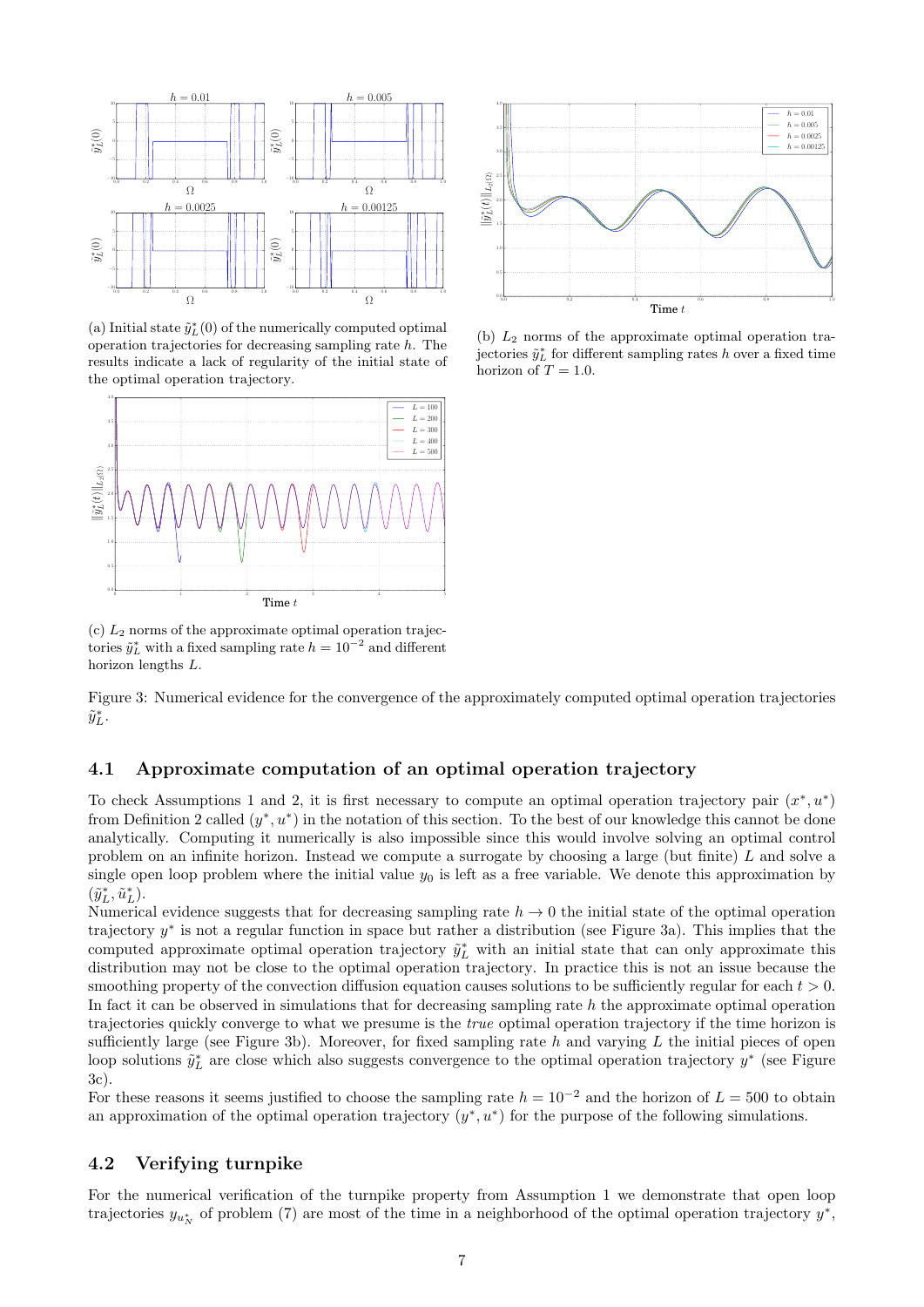<span id="page-7-1"></span>

(a)  $L_2$  distance between the optimal operation trajectory (b)  $L_2$  distance between the optimal operation trajectory  $\tilde{y}_L^*$  and open loop trajectories  $y_{u_N^*}$  of the MPC algorithm  $\tilde{y}_L^*$  and open loop trajectories  $y_{u_N^*}$  of the MPC algorithm starting at time  $t_0 = 0.4$  and initial state  $y_0 \equiv 0$  for dif-with fixed horizon  $N = 100$  and different constant initial ferent horizon lengths N. states  $y(x, t_0) \equiv y_0$  at time  $t_0 = 0.4$ .

Figure 4: Simulations show that the turnpike property holds.

which for our purposes is replaced by  $\tilde{y}_L^*$ . In addition, the assumption demands that as the horizon increases the size of the neighborhood shrinks, i.e. the open loop solutions get closer to the optimal operation trajectory. It should be noted that numerically we can only verify the finite horizon turnpike property in this way since for the infinite horizon turnpike we would need access to solutions of the problem on the infinite horizon.

Figure [4a](#page-7-1) illustrates that open loop trajectories approach the optimal operation trajectory. The trajectories exhibit an approaching and a leaving arc that is typical for the turnpike property. In Figure [4b](#page-7-1) open loop trajectories for a fixed horizon  $N$  but different initial states  $y_0$  are shown. The plots demonstrate that all trajectories approach the same optimal operation trajectory. These results indicate that the turnpike property is likely to be satisfied for the example.

#### <span id="page-7-0"></span>4.3 Verifying continuity

In order to verify the continuity property from Assumption [2](#page-4-0) we need to check that the optimal value function for an initial state on the optimal operation trajectory does not change too much when we disturb this initial state. As in the previous section, we can only check the continuity assumption of the finite horizon problem numerically.

Formally, for each time point k and optimal state  $y^*(k)$  we consider the quantity

<span id="page-7-2"></span>
$$
\delta_k(N,\varepsilon) := |\hat{V}_N(k, y^*(k)) - \hat{V}_N(k, y_\varepsilon)| \tag{16}
$$

for different horizon lengths N and disturbed states  $y_{\varepsilon} \in \mathcal{B}_{\varepsilon}(y^*(k))$ . Since the shifted optimal value function for finite horizons satisfies

$$
\hat{V}_N(k,y) = V_N(k,y) - \sum_{j=0}^{N-1} \ell(k+j, y^*(k+j), u^*(k+j))
$$
\n(17)

it holds that

$$
\delta_k(N,\varepsilon) = |\hat{V}_N(k, y^*(k)) - \hat{V}_N(k, y_\varepsilon)| \n= |V_N(k, y^*(k)) - V_N(k, y_\varepsilon)|.
$$
\n(18)

where  $V_N$  is the optimal value function of problem [\(7\)](#page-2-1) given by

$$
V_N(k, y) := \inf_u J_N(k, y, u). \tag{19}
$$

As it turned out, in this example the stronger continuity condition [\(9\)](#page-4-4) can be verified numerically, i.e., the function resulting from [\(16\)](#page-7-2) can be bounded by a  $\mathcal{K}_{\infty}$  function that is independent of N. To check this numerically we fix a time point  $t = kh$  and consider the state  $\tilde{y}_L^*(t)$  on the optimal operation trajectory at that time point. Then, for decreasing  $\varepsilon_i := \varepsilon_0 \frac{1}{2^i}$ ,  $i \in \{0, \dots, n\}$ , we generate a number random disturbances  $y_{\varepsilon_i}^j$ .  $j \in \{1,\ldots,m\}$  of the optimal state such that  $\varepsilon_i = ||y_{\varepsilon_i}^j - \tilde{y}_L^*(t)||_{L^2(\Omega)}$ . For each of the initial conditions  $y_{\varepsilon_i}^j$ generated in this way we solve the optimal control problem [\(7\)](#page-2-1) for different horizon lengths  $N \in \{N_1, \ldots, N_l\}$ . Thus we obtain samples of optimal value functions  $V_N$  for varying N in a neighborhood of the optimal operation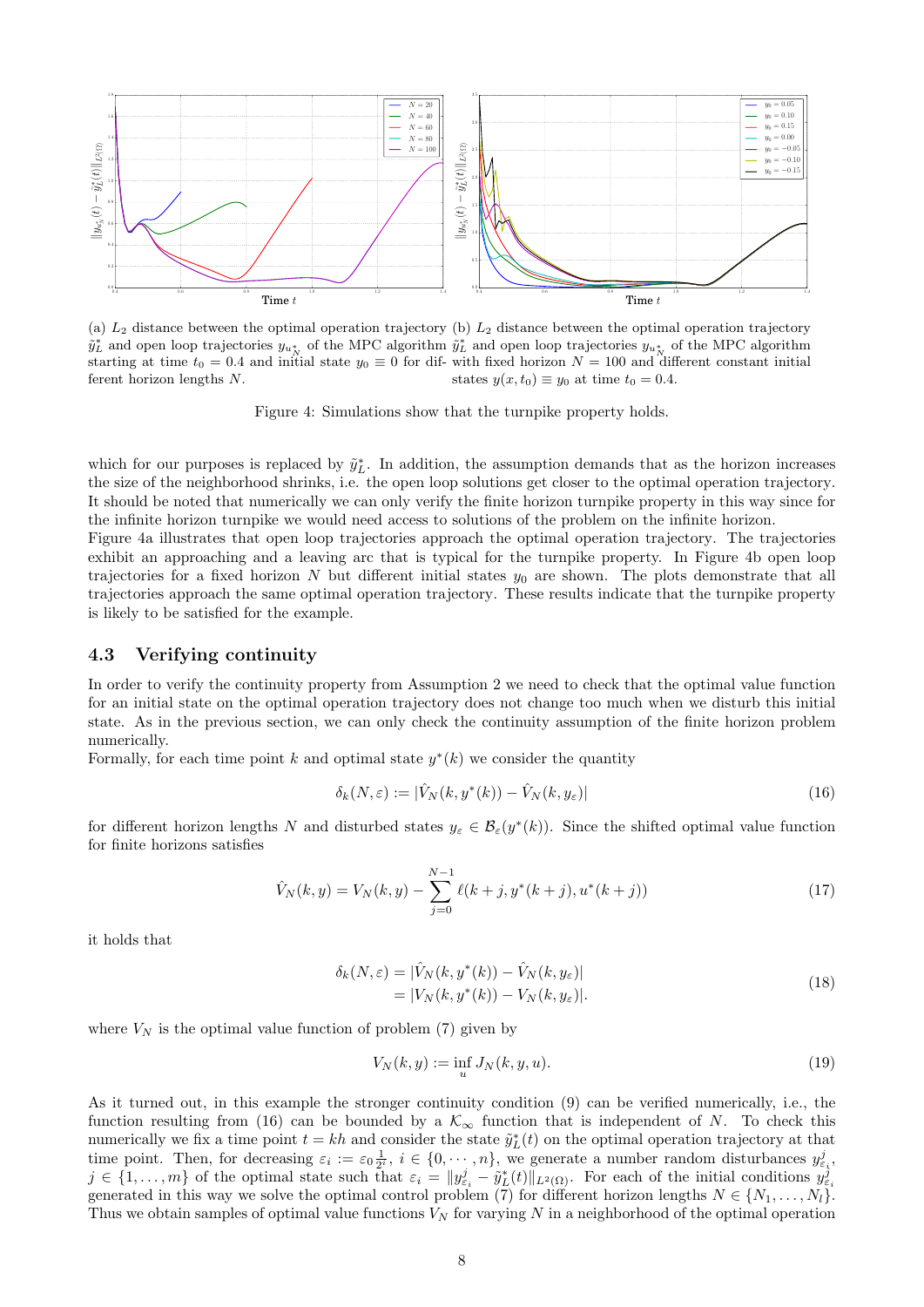<span id="page-8-5"></span>

(a) Plot the difference between the optimal value function  $V_N$  at an initial value on the optimal operation trajectory  $\tilde{y}_L^*$  and the optimal value function at the disturbed states  $y_{\varepsilon}$  as a function in the horizon length N and for different magnitude of the disturbance  $\varepsilon$ . It can be observed that for each  $\varepsilon$  the function is bounded by a constant for increasing N.

(b) Difference between the optimal value function  $V_N$  at an initial value on the optimal operation trajectory  $\tilde{y}_L^*$ and the optimal value function at the disturbed states  $y<sub>e</sub>$ as a function in the magnitude of the disturbance  $\varepsilon$  for a selection different horizon lengths N. Obviously, the function can be upper bounded by a  $\mathcal{K}_{\infty}$  function.

Figure 5: Simulation results that show that the continuity property holds.

trajectory. Out of all samples we choose the ones with maximum deviation from the optimal value function at the optimal operation trajectory, i.e.

$$
\tilde{\delta}_k(N,\varepsilon) := \max_j |V_N(k,\tilde{y}_L^*(t)) - V_N(k,y_{\varepsilon_i}^j)|. \tag{20}
$$

For a sufficiently large number of samples this gives a good approximation of  $\delta_k$  in a neighborhood of the optimal operation trajectory. Finally, we remark that of course we would have to check the conditions on  $\delta_k$  for all time instances k. Because the optimal operation trajectory of the example exhibits periodic behavior (cf. Figure [3c\)](#page-6-2) we could restrict ourselves to checking one period.

In the following we show exemplary results for a single time point  $k = 50$  corresponding to the time  $t = 0.5$ . The chosen results are representative for all time points. The parameters from the above discussion were chosen as  $\varepsilon_0 = 10^{-2}$ ,  $n = 5$ ,  $m = 10$ ,  $N_i = 10i$ ,  $i \in \{1, ..., 10\}$ .

Figure [5](#page-8-5) shows the computed function  $\delta_k$  as a function in its first and second component. The top figure [5a](#page-8-5) shows that  $\tilde{\delta}_k(N,\varepsilon)$  is indeed bounded in N and thus it is possible to find a modulus of continuity  $\varphi_V$  that satisfies the required assumptions. Similarly, the bottom figure [5b](#page-8-5) demonstrates that the required upper bound for  $\delta_k(N, \cdot)$  exists and satisfies the monotonicity assumptions. Thus we can conclude that, at least numerically, the continuity property holds for this example.

### <span id="page-8-0"></span>5 Conclusion

In this paper we have considered assumptions that are useful for proving convergence properties of MPC. In order to check whether the assumptions are fulfilled for a practical example, several simulations were carried out. The numerical results indicate that our assumptions are satisfied for a PDE example motivated by an application. This gives us confidence that they are the 'right' type of assumptions. The results thus motivate future investigations in which the assumptions will be shown analytically for simple systems.

#### References

- <span id="page-8-4"></span>[1] M. S. Alnæs, J. Blechta, J. Hake, A. Johansson, B. Kehlet, A. Logg, C. Richardson, J. Ring, M. E. Rognes, and G. N. Wells. The fenics project version 1.5. Archive of Numerical Software, 3(100), 2015.
- <span id="page-8-1"></span>[2] Z. Dong and D. Angeli. Analysis of economic model predictive control with terminal penalty functions on generalized optimal regimes of operation. International Journal of Robust and Nonlinear Control, 28(16):4790–4815, 2018.
- <span id="page-8-2"></span>[3] T. Faulwasser, L. Grüne, and M. A. Müller. Economic nonlinear model predictive control. Foundations and Trends? in Systems and Control, 5(1):1–98, January 2018.
- <span id="page-8-3"></span>[4] D. Gale. On optimal development in a multi-sector economy. Rev. Econ. Studies, 34(1):1–18, 1967.